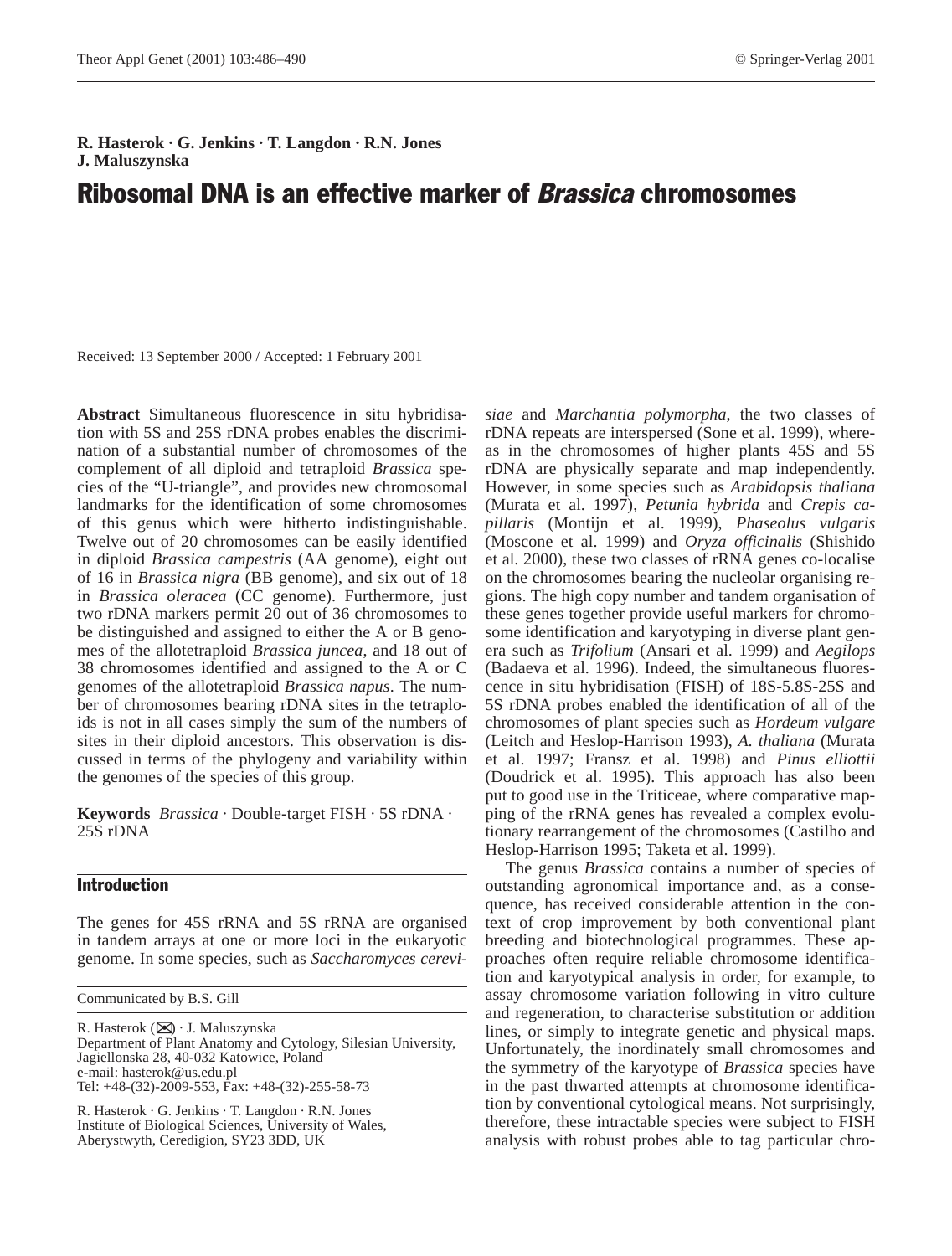mosomes of their complements. In 1993, Maluszynska and Heslop-Harrison were the first to describe the number of 18S-5.8S-25S rDNA loci in *Brassica* diploids (*Brassica nigra, Brassica oleracea* and *Brassica campestris*) and allotetraploids (*Brassica carinata, Brassica juncea* and *Brassica napus*). They ascertained that all of the species had more than one pair of rDNA loci and that the allotetraploids had fewer rDNA loci than the sum of those of their diploid ancestors. Further investigations described more precisely the genomic distribution of rDNA sites on prometaphase and metaphase chromosomes (Snowdon et al. 1997; Fukui et al. 1998; Hasterok and Maluszynska 2000a,b), and later determined their transcriptional activity (Hasterok and Maluszynska 2000c). These investigations demonstrated the utility of 45S rDNA to identify some chromosomes of the complement and to facilitate construction of their karyotypes.

This paper extends the investigations described above in presenting a simple but robust method of identifying a substantial number of the chromosomes of all of the species of the classic "U-triangle" (U 1935) through the simultaneous use of 25S and 5S rDNA FISH probes. In addition, the comprehensive coverage of all the key species sheds new light upon the phylogenetic relationships and evolutionary pathways of this genus.

# Material and methods

#### Plant material

Seeds of the following diploid and allotetraploid species were obtained from commercial sources: *B. nigra* var. occidentalis (genome BB; 2n=2*x*=16), *B. oleracea* var. capitata cv Kamienna Glowa (genome CC; 2n=2*x*=18), *B. campestris* var. rapifera cv Goldball (genome AA; 2n=2*x*=20), *B. carinata* cv s-67 (genome BBCC; 2n=4*x*=34), *B. juncea* cv Malopolska (genome AABB; 2n=4*x*=36), and *B. napus* cv Marita (genome AACC; 2n=4*x*=38).

#### Chromosome preparation

Seeds were germinated on filter paper moistened with tap water at 22.5°C in the dark for 2–3 days. Further treatment is according to Maluszynska and Heslop-Harrison (1993) with some modifications. Briefly, whole seedlings were treated with 2 mM 8-hydroxyquinoline for 1 h at room temperature, fixed in 3:1 methanol – glacial acetic acid and stored at –20°C until required. Fixed seedlings were washed in 0.01 M citric acid – sodium citrate buffer (pH 4.6–4.8) for 20 min and digested enzymatically in a mixture comprising 20% (v/v) pectinase (Sigma), 1% (w/v) cellulase (Calbiochem) and 1% (w/v) cellulase "Onozuka R-10" (Serva) for 100 min at 37°C. The root tips were squashed in a drop of 45% acetic acid, the coverslips were removed by freezing, the preparations were post-fixed in 3:1 ethanol:glacial acetic acid, followed by dehydration in absolute ethanol and air drying.

#### DNA probes

The 5S rDNA probe was amplified and labelled with rhodamine-4-dUTP (Amersham Pharmacia) from the wheat clone pTa794 (Gerlach and Dyer 1980), using PCR with universal M13 sequencing primers under the following conditions: 94°C×1 min, 35 cycles of 94°C×40 s, 55°C×40 s, 72°C×1 min, one cycle of 72°C× 5 min. The 25S rDNA probe was obtained by nick translation with digoxygenin-11-dUTP (Roche) of a 2.3 kb sub-clone of the 25S rDNA coding region of *A. thaliana* (Unfried and Gruendler 1990).

Double-target fluorescence in situ hybridisation

Methods of in situ hybridisation were adapted with some modifications from Schwarzacher and Heslop–Harrison (2000). In short, slides were pre-treated with DNase-free RNase (100 µg/ml) in 2×SSC for 1 h at 37°C, washed in 2×SSC for 5 min, post-fixed in 1% aqueous formaldehyde in PBS buffer for 10 min, washed in 2×SSC for 15 min, dehydrated in an ethanol dilution series, and air-dried. Probe DNA was mixed to a concentration of 100 ng per slide with 50% de-ionised formamide, 10% dextran sulphate, 2×SSC and 1% SDS. The probe DNA and substrates were denatured at 70–72°C for 5 min and allowed to hybridise overnight at 37°C in an Omnislide in situ hybridisation system (Hybaid). Slides were washed stringently for 10 min in 20% de-ionised formamide in  $0.1 \times$ SSC at  $42^{\circ}$ C, followed by detection of digoxygenin by FITC-conjugated anti-digoxygenin antibodies. The chromosomes were mounted in Vectashield (Vector Laboratories) containing 2.5 µg/ml of 4´,6-diamidino-2-phenylindole (DAPI; Serva), and photographed onto Fuji Provia 400 ISO colour reversal film with an MC100 camera attached to a Zeiss Axioplan epifluorescence microscope. Images were scanned electronically and processed uniformly using Micrografx Picture Publisher software.

# Results and discussion

## Chromosome markers

Figure 1 shows the results of simultaneous FISH of 25S and 5S rDNA probes to the somatic metaphase chromosome complement of the three diploid and three allotetraploid species of *Brassica*. In each image, the rDNA signals are large and discrete, and typify those seen in a large number of replicate cells analysed in each species. Ribosomal DNA sites effectively mark eight different chromosomal types across the six species, of which six are unique to, and diagnostic for, the A, B or C genomes (Table 1). Chromosomal type I (Table 1) is the preserve of the A genome and bears the secondary constriction, and a large 25S locus closely linked to a smaller 5S site in its short arm. The nucleolar organising chromosome type VI of genomes B and C is similar, but does not possess a 5S site in the short arm, and its secondary constriction may be less distended as a result either of differences in rDNA activity or less susceptibility to squashing during chromosome preparation. It has been shown previously that only these two chromosomes bear transcriptionally active 45S rRNA genes (Hasterok and Maluszynska 2000c). Chromosome type II of the A genome is the only other chromosome to bear both 25S and 5S rDNA sites, which are in close apposition or colocalised in the long arm. Co-localisation of rRNA genes has been noted in the related species *Sinapis alba* and *Raphanus sativus* (Schrader et al. 2000), which raises the question as to whether the juxtaposition of these sites by chromosome rearrangement is simply fortuitous, or is highly conserved and has functional significance. In prokaryotes and some eukaryotes, such as *S. cerevisiae* and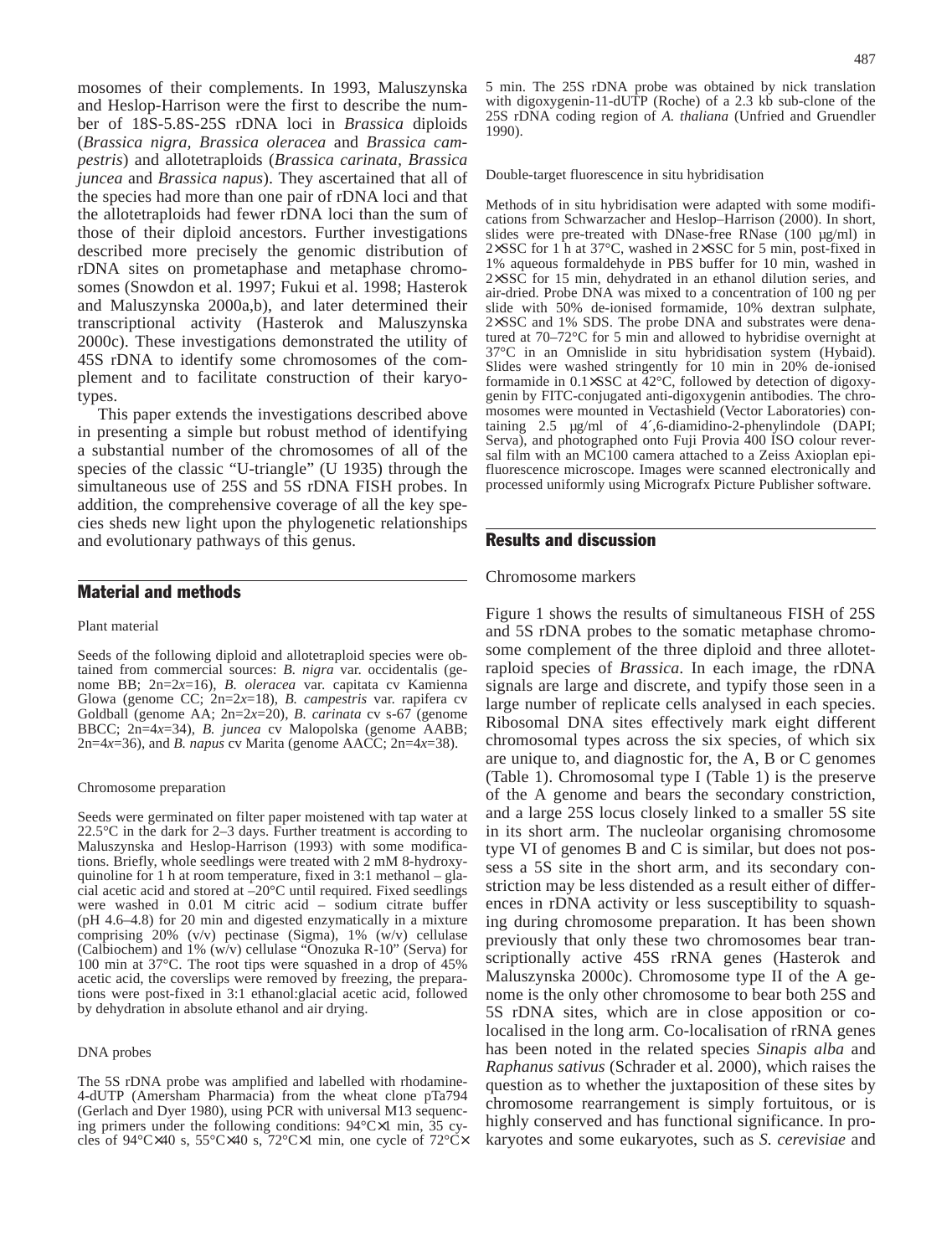

*M. polymorpha*, 5S rDNA loci are in close proximity to the 16S-23S or 18S-5.8S-26S rDNA loci, respectively, which could facilitate the biogenesis of ribosomal subunits. The preferential localisation of 5S rDNA near the nucleolus in interphase nuclei of plants would tend to support this proposal (Montijn et al. 1999).

Chromosome types III and IV are found exclusively in the B and C genomes respectively, the former having one proximal 5S rDNA site in the long arm, the latter two adjacent sites which are particularly distinct on longer pro-metaphase chromosomes. Chromosome type V is confined to the A genome, and is a small submetacentric with a terminal 5S rDNA site in the long arm. Chromosome type VII has a prominent, distal 25S rDNA site in the B and C genomes, and chromosome type VIII of the A genome only bears a large proximal 25S rDNA site in its long arm.

Double-target FISH with 5S and 25S rDNA probes enables the discrimination of a substantial number of chromosomes of the complement of the *Brassica* species. *B. campestris* has the highest number of rDNA loci of the diploids, which marks 12 out of the 20 chromo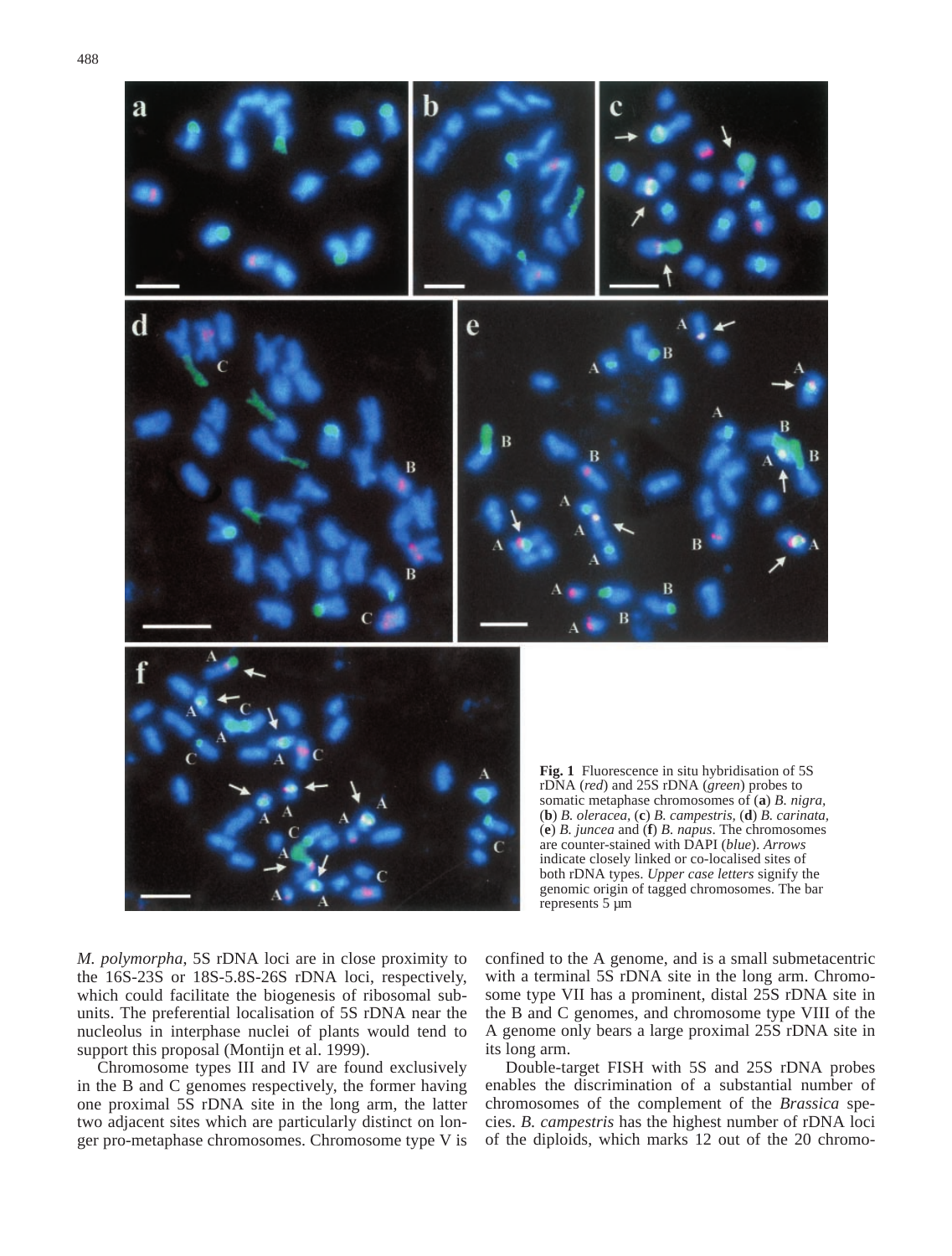**Table 1** The numbers and types of chromosomes bearing 5S rDNA (*red*) and 25S rDNA (*green*) loci in the six species of *Brassica*

|                                                                                  |                                                                |                                               | $5S+25S$                                                   |                                                                   |                                                     | 5S                                                                                       |                                                                            |                                                                                | 25S                                                                                           |                                       |
|----------------------------------------------------------------------------------|----------------------------------------------------------------|-----------------------------------------------|------------------------------------------------------------|-------------------------------------------------------------------|-----------------------------------------------------|------------------------------------------------------------------------------------------|----------------------------------------------------------------------------|--------------------------------------------------------------------------------|-----------------------------------------------------------------------------------------------|---------------------------------------|
|                                                                                  |                                                                |                                               |                                                            | П                                                                 | III                                                 | IV                                                                                       | $\overline{\mathsf{V}}$                                                    | VI                                                                             | VII                                                                                           | VIII                                  |
| Chromosomal type                                                                 |                                                                |                                               |                                                            |                                                                   |                                                     |                                                                                          |                                                                            |                                                                                |                                                                                               |                                       |
| Genome                                                                           |                                                                |                                               | A                                                          | A                                                                 | B                                                   | $\mathcal{C}$                                                                            | A                                                                          | B, C                                                                           | B, C                                                                                          | A                                     |
| Species                                                                          | 2n                                                             |                                               |                                                            |                                                                   |                                                     |                                                                                          |                                                                            |                                                                                |                                                                                               |                                       |
| B. nigra<br>B. oleracea<br>B. campestris<br>B. carinata<br>B. juncea<br>B. napus | $2x=16$<br>$2x=18$<br>$2x=20$<br>$4x=34$<br>$4x=36$<br>$4x=38$ | BB<br>CC<br>AA<br><b>BBCC</b><br>AABB<br>AACC | $\overline{2}$<br>$\qquad \qquad -$<br>2<br>$\mathfrak{D}$ | $\mathfrak{2}$<br>$\overline{\phantom{m}}$<br>$\overline{4}$<br>6 | $\overline{c}$<br>—<br>$\sqrt{2}$<br>$\overline{2}$ | $\mathfrak{2}$<br>$\qquad \qquad -$<br>$\sqrt{2}$<br>$\qquad \qquad -$<br>$\mathfrak{D}$ | $\mathfrak{2}$<br>$\overline{\phantom{0}}$<br>$\sqrt{2}$<br>$\overline{2}$ | 4<br>$\mathfrak{2}$<br>-<br>$\overline{4}$<br>$\overline{4}$<br>$\mathfrak{D}$ | $\overline{c}$<br>$\overline{2}$<br>—<br>$\overline{4}$<br>$\boldsymbol{2}$<br>$\overline{2}$ | 6<br>$\overline{4}$<br>$\overline{2}$ |

somes of its complement. Eight out of 16 chromosomes are marked in *B. nigra* and six out of 18 chromosomes are marked in *B. oleracea*. The ability to distinguish particular chromosomes of the complement has utility in the allotetraploids, where the majority of the marked chromosomes can be assigned to one or other of their constituent genomes.

### Variation in chromosome patterns of rDNA loci

The expectation is that the allotetraploids would possess the sum of the chromosomal types of their diploid forebears. However, examination of the data in Table 1 shows clearly that this is not the case. *B. carinata* (BBCC) has two type-VI chromosomes less than expected. Both *B. juncea* (AABB) and *B. napus* (AACC) have more type-II chromosomes and fewer type-VIII chromosomes than would be expected from the karyotype of one of their ancestors, *B. campestris*. Type-II is morphologically similar to type-VIII, but has an additional, co-localised site in its long arm. It is possible that the ancestral donor of the AA genome had more type-II chromosomes and fewer type-VIII than extant genotypes of *B. campestris*. Alternatively, the genome of *B. campestris* may have itself undergone change since the evolution of the tetraploid species. Polymorphism in rRNA genes has been reported on the basis of cytogenetic and molecular analyses of varieties of *B. nigra*, *B. oleracea* and *B. napus* (Kianian and Quiros 1992; Maluszynska and Heslop-Harrison 1993; Snowdon et al. 1997; Fukui et al. 1998; Hasterok and Maluszynska 2000a, b, c). Variation in the numbers of 5S rDNA loci is also apparent in comparisons of varieties of *B. napus* (Kamisugi et al. 1998; Schrader et al. 2000), and is even between different populations of the same cultivar of *B. juncea* (Hasterok and Maluszynska 2000c). Variation in the chromosomal patterns of 5S and 45S rDNA loci is not uncommon and has been reported in many other plant species (Hanson et al. 1996; Moscone et al. 1999; Shishido et al. 2000). Different mechanisms have been invoked to explain this phenomenon, such as chromosome rearrangement, unequal crossing-over, gene conversion and transpositional events (Schubert and Wobus 1985; Leitch and Heslop-Harrison 1993; Hall and Parker 1995). There is recent evidence for extensive and rapid genome re-structuring in polyploids (Soltis and Soltis 1995), including synthetic polyploids of *Brassica* (Song et al. 1995), which could explain some polymorphism of the 5S and 25S rDNA loci in *B. juncea* and *B. napus.*

**Acknowledgements** The authors thank Trude Schwarzacher (University of Leicester, UK) for providing the 5S rDNA clone, and Hania Weiss (Vienna University, Austria) for providing the 25S rDNA clone. Robert Hasterok was the recipient of a Royal Society/NATO postdoctoral fellowship, and was also supported by the Polish National Committee of Scientific Research, grant 6PO4 C 066 13. The experiments conducted conformed to accepted practices in both Poland and the UK.

## References

- Ansari HA, Ellison NW, Reader SM, Badaeva ED, Friebe B, Miller TE, Williams WM (1999) Molecular cytogenetic organization of 5S and 18S-26S rDNA loci in white clover (*Trifolium repens* L.) and related species. Ann Bot 83:199–206
- Badaeva ED, Friebe B, Gill BS (1996) Genome differentiation in *Aegilops*. 1. Distribution of highly repetitive DNA sequences on chromosomes of diploid species. Genome 39:293–306
- Castilho A, Heslop-Harrison JS (1995) Physical mapping of 5S and 18S-25S rDNA and repetitive DNA sequences in *Aegilops umbellulata*. Genome 38:91–96